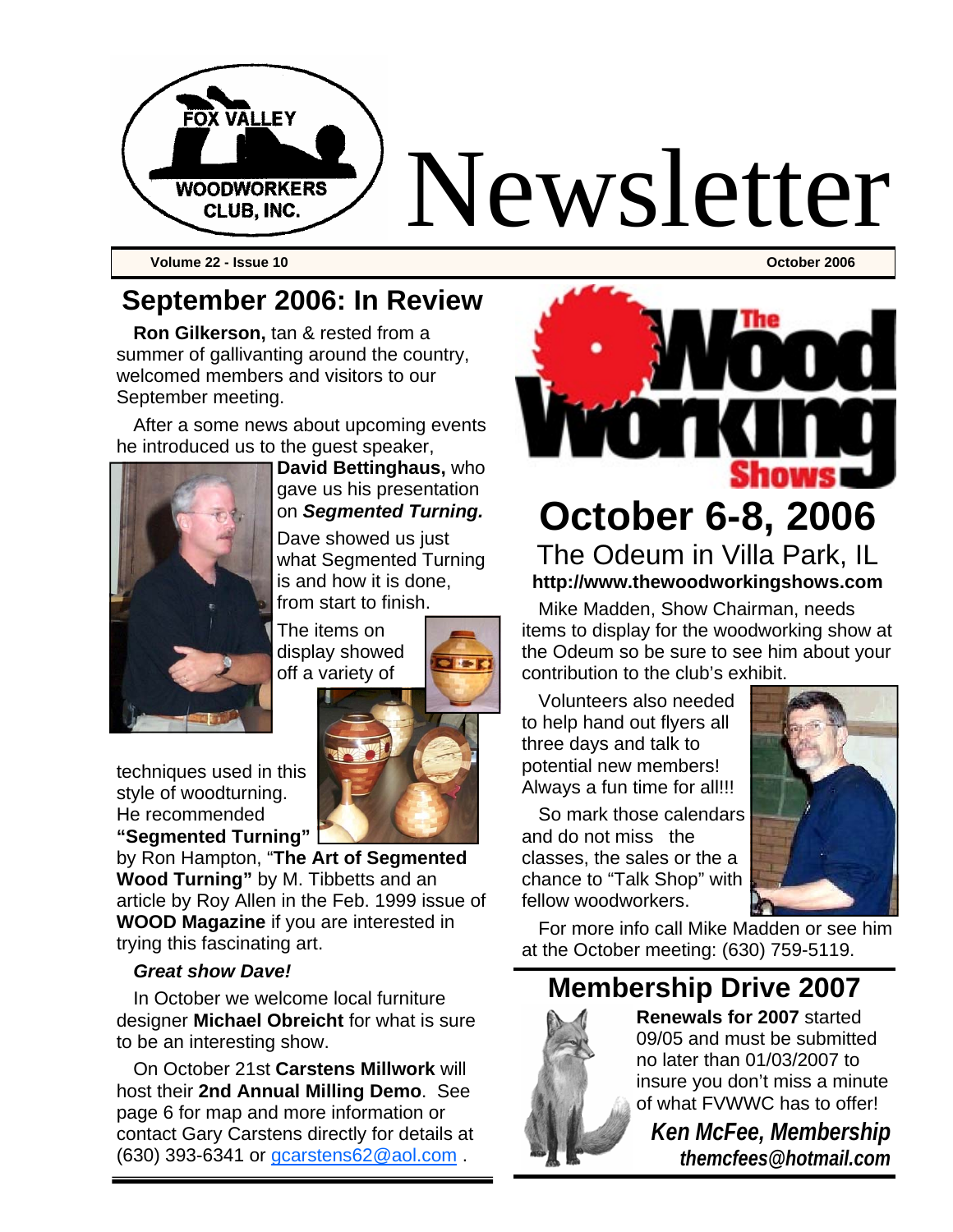### **FVWWC Events Calendar**

| Oct 3rd Tue  7:30 p.m.  FVWWC Meeting: Michael           | <b>Obreicht - Furniture Designer</b>                                                                                                                                                                                                                                                                                                                     |
|----------------------------------------------------------|----------------------------------------------------------------------------------------------------------------------------------------------------------------------------------------------------------------------------------------------------------------------------------------------------------------------------------------------------------|
|                                                          | Oct 6th-7th & 8th  Woodworking Show - Odeum in<br>Villa Park & FVWWC display - See<br><b>Show Chairman Mike Madden for</b><br>details or visit their website at<br>www.thewoodworkingshows.com                                                                                                                                                           |
| Oct 18th  Wed  8:00 a.m.  FVWWC's Breakfast Club: At a   | new, earlier time of 8:00 a.m. -<br>The Red Apple Restaurant at 414<br>S Schmale Rd - Carol Stream, IL --<br>Everyone is invited to stop by!                                                                                                                                                                                                             |
| Oct 21st  Sat  9:00 a.m.  Milling Demo in Warrenville at | Carstens. Owner Gary Carstens<br>has invited local clubs to come<br>watch a log milling demo and see<br>how logs become lumber. He will<br>have some Cherry logs this year,<br>among others, and lumber avail-<br>able at Demo Day prices too! Map<br>available online or at Oct. meeting.<br>Contact Carstens: (630) 393-6341<br>or gcarstens62@aol.com |
| Oct 28th & 29th10:00 a.m. . 27th ANNUAL "ARTISTRY IN     | WOOD" EXHIBIT by North Subur-<br>ban Carvers - Details Page 6                                                                                                                                                                                                                                                                                            |
|                                                          | Nov 1st Tue  7:30 p.m.  FVWWC Meeting: Steve Johnson                                                                                                                                                                                                                                                                                                     |

### **You are Invited to Attend…**



 Bob Hawes, local carver, reminds us that anyone interested in trying their hand at carving can stop by Bethany Lutheran at 7:00 p.m. any Monday, all year long, and check out their carving group.

– Furniture designer

This group has been meeting for years and they are a great bunch of folks. No tools or prior experience is needed — Just a desire to learn what carving is all about! They have folks doing a variety of work and you are sure to find it time well spent.

They have just one rule everyone must remember: *There Are No Rules!*

#### *Stop by and let the chips fly!*

### **FVWWC Officers & Staff**

**woodworkers@fvwwc.org** 

| President Ron Gilkerson                   | (630) 879-8756<br>rongilker@hotmail.com |
|-------------------------------------------|-----------------------------------------|
| Vice President  Dick Secrest              |                                         |
| Treasurer Doug Pfaff                      |                                         |
| Secretary  Darrel Anderson                |                                         |
| Program CommitteeTom Sharp                |                                         |
|                                           | Mike Brady                              |
|                                           | <b>Dick Secrest</b>                     |
| Membership Ken McFee                      |                                         |
|                                           | themcfees@hotmail.com                   |
| Show ChairmanMike Madden                  |                                         |
| Toy Drive Coordinator  Gail Madden        |                                         |
| Editor/Webmaster Linda Christensen        |                                         |
| Librarian Cheryl Miller                   |                                         |
| Raffles/Photographer  Charlie Christensen |                                         |
| Member-at-LargeJames Nellis               |                                         |
| Show & Tell MC Matt Gauntt                |                                         |
| Audio/Visual TechWill Sharp               |                                         |
| HostJim Anderson                          |                                         |
| Greeter Jim Hildreth                      |                                         |



# **CLASSIFIED**

## **FOR SALE**

¾ **WOOD:** 1" Thick, Rough sawn Maple - Aged..

> **Ed Jarnel** Phone: (630) 393-9663 Cell: (630) 768-7933

### **Attention FVWWC Members**

List your For Sale/Wanted Items Free! **Contact FVWWC Editor/Webmaster (630)897-4877 or woodworkers@fvwwc.org**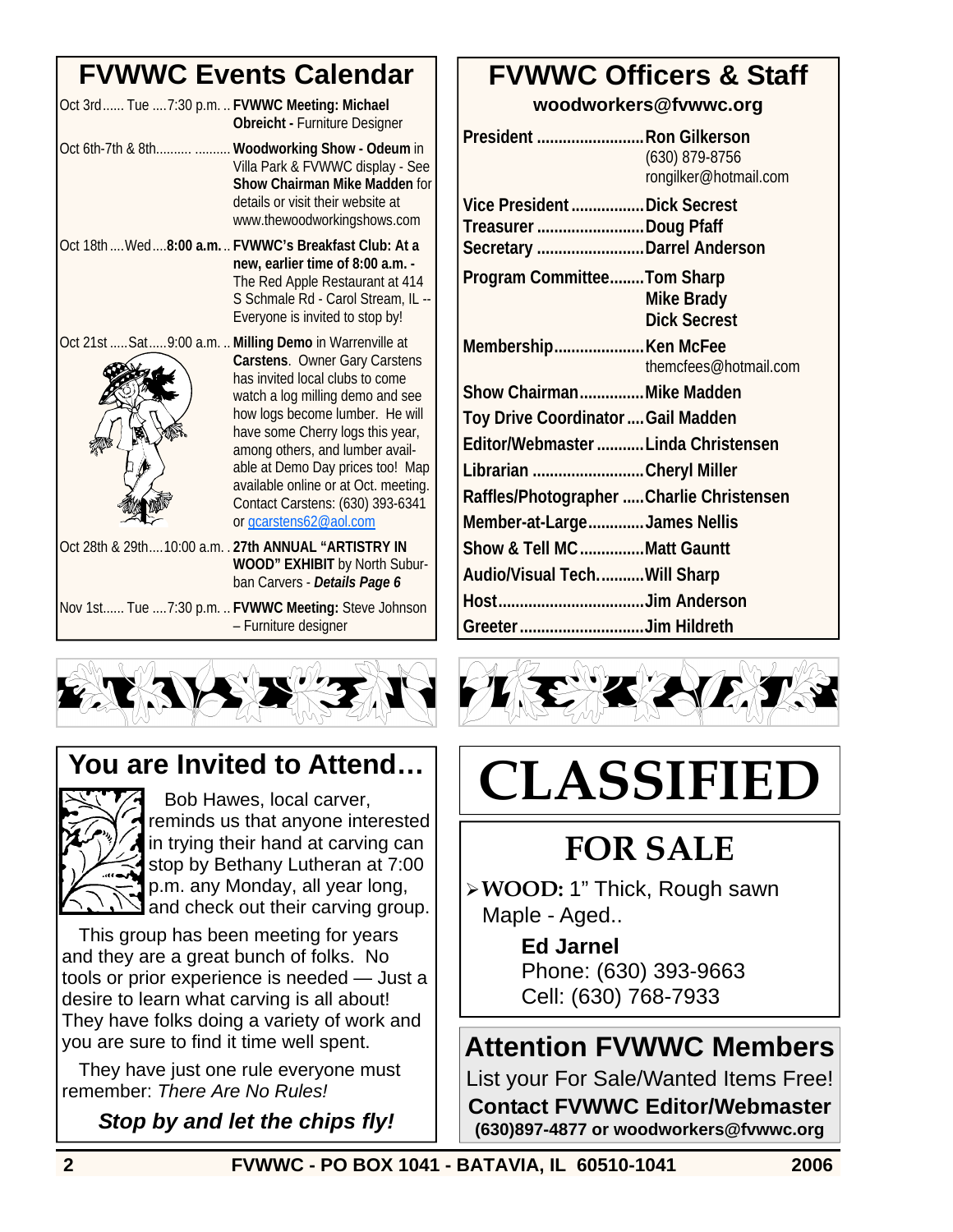### **FVWWC MONTHLY DRAWING**

We will again have a variety of raffle items at the October meeting including some 1st Prize choices plus a number of other items. Get your tickets early to participate! Last month's lucky winners were:

**REGULAR DRAWING** 

**FIRST PRIZE: \$50 Am/Ex Gift Cheque - Bud Light 2nd Prize: Set of Bowl Turning Tools - Bob Tamblyn 3rd Prize: Set of Pen Turning Tools - Bob Tamblyn 4th Prize: Rust Prevention & Removal Kit - Alan DeRoss** 

*Special Thanks for the donation of The Rust Kit by John & Colleen Carmona, coowners of The Rust Store & Sharpening Supplies and to Rich Rossio, owner of L & R Collectibles and Glass, for the two Sets of Lathe Tools he donated to our raffle.* 

*We have a winner!* **Dave Kline** walked away with the big prize and, boy, was he proud to be the new owner of the **Bosch 10" Dual-Bevel Slide Miter Saw** and six more lucky members were each awarded a \$25 Am/Ex Gift

Cheque as a special Thank-you for participating. Okay, we have kicked off another **Special Drawing for Fall** 

**-- A 30 Piece Bessey Assorted "Tradesman" Bar Clamp Set & Stand** -- And you do not have to present to win so get those tickets today!!! Includes **four** 6", **six** 12", **four**

**FALL 2006 BONUS DRAWING** 

18", **eight** 24", **four** 30", and **four** 36" clamps - **A \$469 value** for the price of a ticket.

As always, proceeds help us to continue to offer this level of prizes each month so, please, show your appreciation by purchasing a ticket or two...

*...See you at the meeting!* 

**Charlie Christensen - FVWWC Raffle Chairman** 

 $\bullet$  Reprinted from the September 20, 2006 issue of Fine Woodworking Magazine.

### **Cutting Circles on the Tablesaw**

**by Philip Margraff Coeur d'Alene, Idaho** 

Round tabletops, lazy-Susan shelves and other large circles can be cut on the tablesaw with a simple jig. Cut a dado in the underside of a 3/4-in. high-density particleboard base and glue in a hardwood key, sized for a sliding fit in the saw's left-hand miter slot. Wax the jig bottom and key to reduce friction. Measuring from the blade, accurately locate and paste sheets of 1/4-in. graph paper to the jig top to aid in layout.



To use, first cut the circle blank somewhat oversize and locate its center. Next mark the radius of the finished circle on the graph paper and pin the center of the circle blank at this mark. Make sure the blank will rotate freely but is firmly pinned to the jig. Start by lopping off the corners of the blank. Hold the blank and jig firmly while sliding them past the blade. If hand-holding the work appears unsafe, mount a hold-down clamp on the base to lock the blank while cutting. Continue cutting off the corners of the blank until it is almost round. Then, with the work just touching the blade, rotate the blank to trim off all the high spots. The smoothest circles are produced using high-quality, sharp carbide blades.

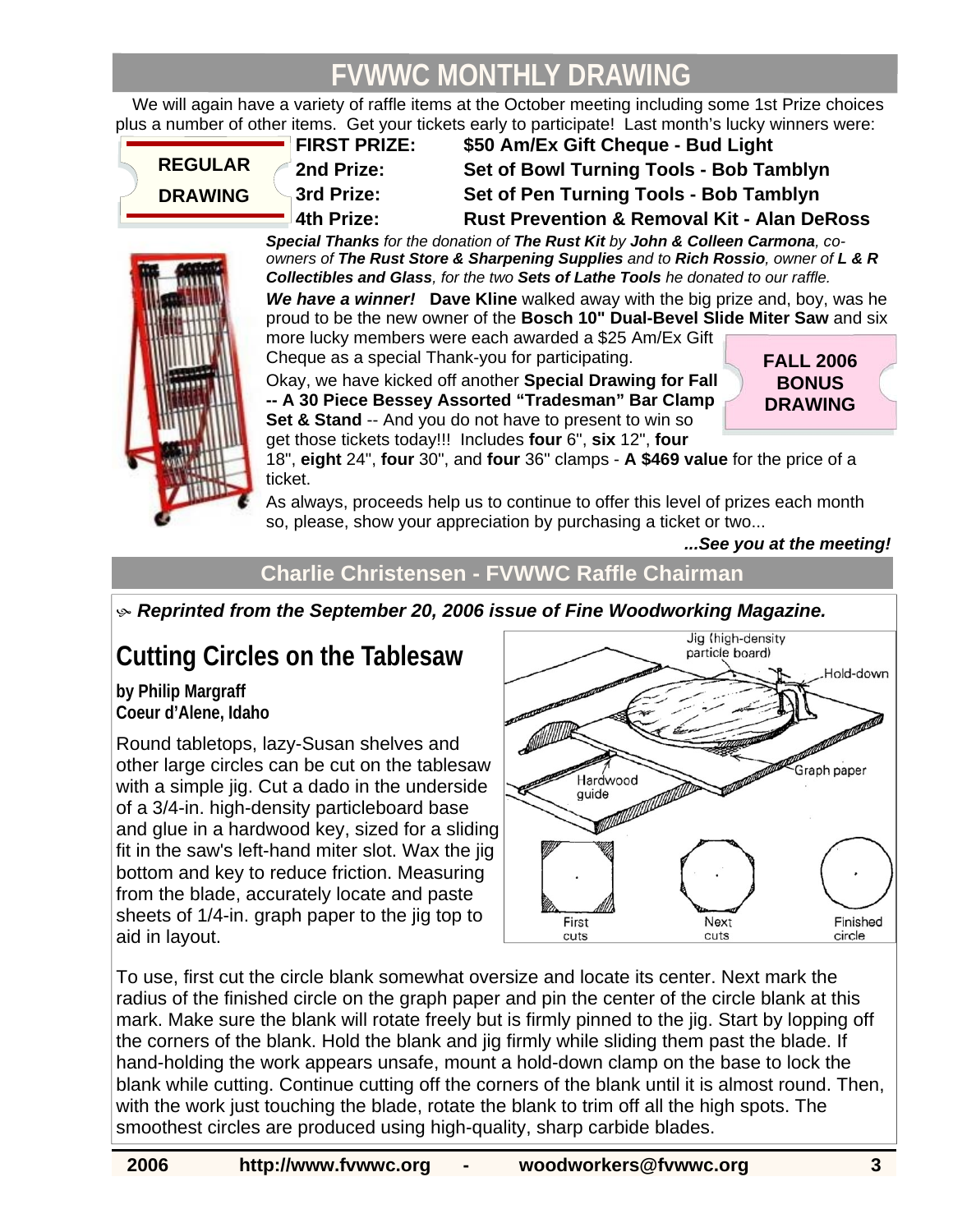$\bullet$  Reprinted from the September 20, 2006 issue of Fine Woodworking Magazine.

### **The H.O. Studley Tool Chest**

Download free wallpaper for your desktop of the collectible image, now available in a reissued poster from Fine Woodworking.

#### *by Fine Woodworking editors*

In July 1988, the back cover of Fine Woodworking magazine featured an awe-inspiring object: the vintage 19th-century tool chest of master carpenter and stonemason H.O. Studley. If the workmanship in the tool chest is any indication of the maker's talent, then the craftsmanship of Studley must have been a wonder to behold. The chest created quite a stir among our readers, and when we later created a poster of the chest, it quickly sold out.

#### **Poster back by popular demand**

Fine Woodworking has reissued the poster with an updated image of the tool chest, which shows off some recent repairs to the inlay and replacement vintage tools added to the tool chest by its current owner.

#### **Download wallpaper for your desktop**



You can also enjoy the H.O. Studley tool chest on your computer desktop with our free downloadable desktop wallpaper. To set the image as the backdrop on your computer screen, find out the resolution of your monitor under display settings.

#### **Wallpaper Screen Sizes: (click on the size appropriate for your monitor) \***



**640x480 800x600 1024x768 1152x864 1280x768 1280x960 1280x1024 \* Available online at http://www.taunton.com** 

### **The history of H.O. Studley and his tool chest**

Massachusetts piano maker Henry Studley built his magnificent tool chest over the course of a 30 year career at the Poole Piano Company. The chest lived on the wall near his workbench, and he worked on it regularly, making changes and adding new tools as he acquired them. Using ebony, mother-of-pearl, ivory, rosewood, and mahogany -- all materials used in the manufacture of pianos - he refined the chest to the point that now, more than 80 years after his death, it remains in a class of its own.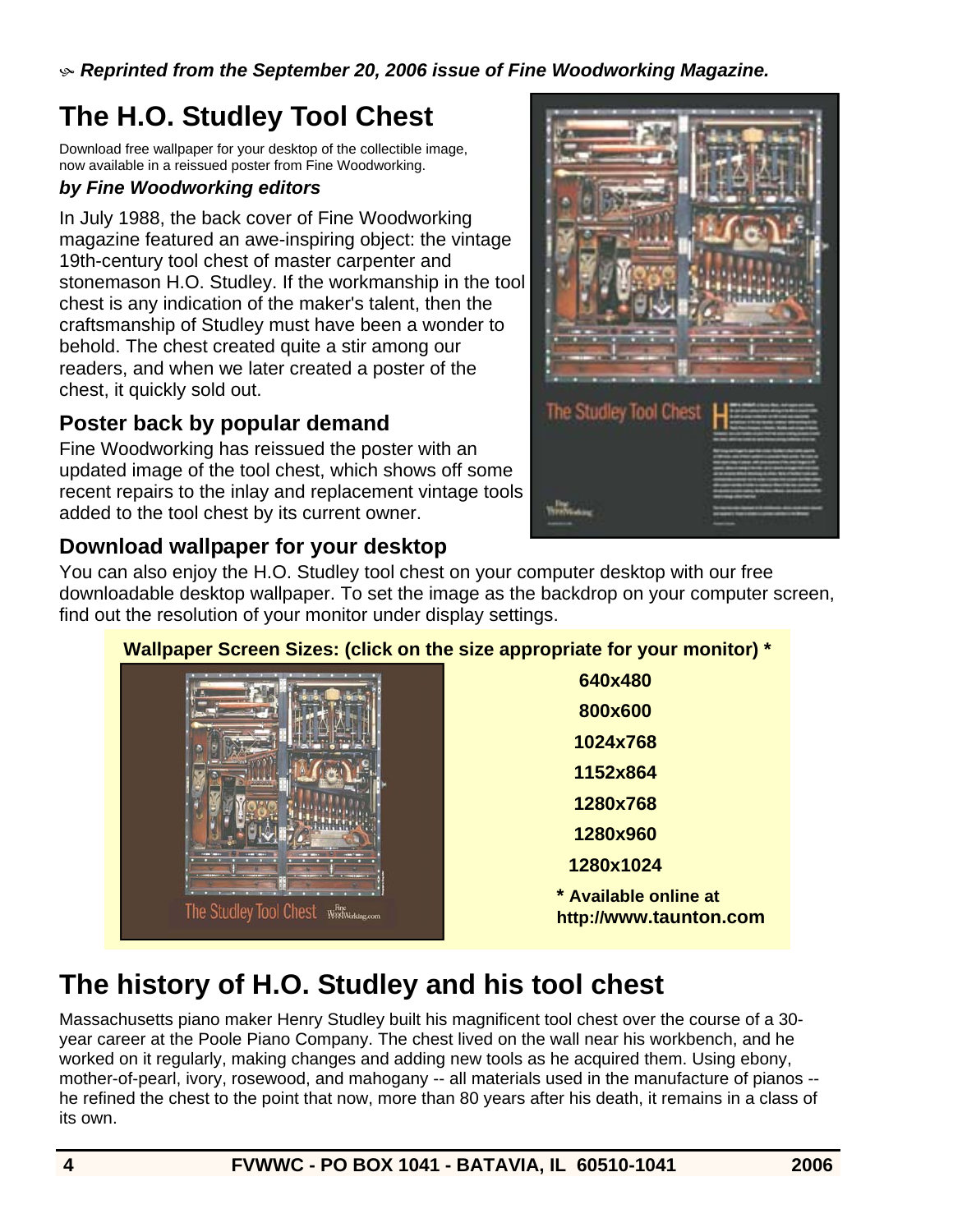

**Packing more tools per square foot than seems physically possible, piano maker Henry Studley's unrivaled tool chest also manages to be beautiful in the process. The chest stands as perhaps the most exquisite example of 19th-century toolchest craftsmanship.** 

Considering how many tools it holds, the famous chest is really quite small; when closed, it is just 9 in. deep, 39 in. high, and just more than 18 in. wide. Yet it houses so many tools -- some 300 -- so densely packed that three strong men strain to lift it.

For every tool, Studley fashioned a holder to keep it in place and to showcase it. Miniature wrenches, handmade saws, and some still unidentified piano-making tools each have intricate inlaid holders. Tiny clasps rotate out of the way so a tool can be removed. In places the clearances are so

tight that the tools nearly touch. The chest, which hangs on ledgers secured to a wall, folds closed like a book. And as the chest is closed, tools protruding from the left side nestle into spaces between tools on the right side. Amazingly, despite being so densely packed, the tools are all easily accessible.

Studley was well into his 80s when he retired from the piano company. Before he died in 1925, Studley gave the tool chest to a friend. That man's grandson, Peter Hardwick, loaned the chest to the Smithsonian National Museum of American History in Washington, D.C. in the late 1980s and later sold it to a private collector in the Midwest. That owner again sold the tool chest to another private collector, where it now resides.





**Almost lost among the tools but no longer obscure to history, the name of the maker, H. O. Studley, and his Massachusetts hometown of Quincy are engraved on small plates just above his brace. Scraps of ebony, ivory, rosewood, and mother-of-pearl left over from his work as a piano maker gave Studley raw material for his tool chest and many of the tools it contains.** 

**Lon Schleining** contributed to this article with an excerpt from his book **Treasure Chests: The Legacy of Extraordinary Boxes.** 

**Photos: Randy O'Rourke**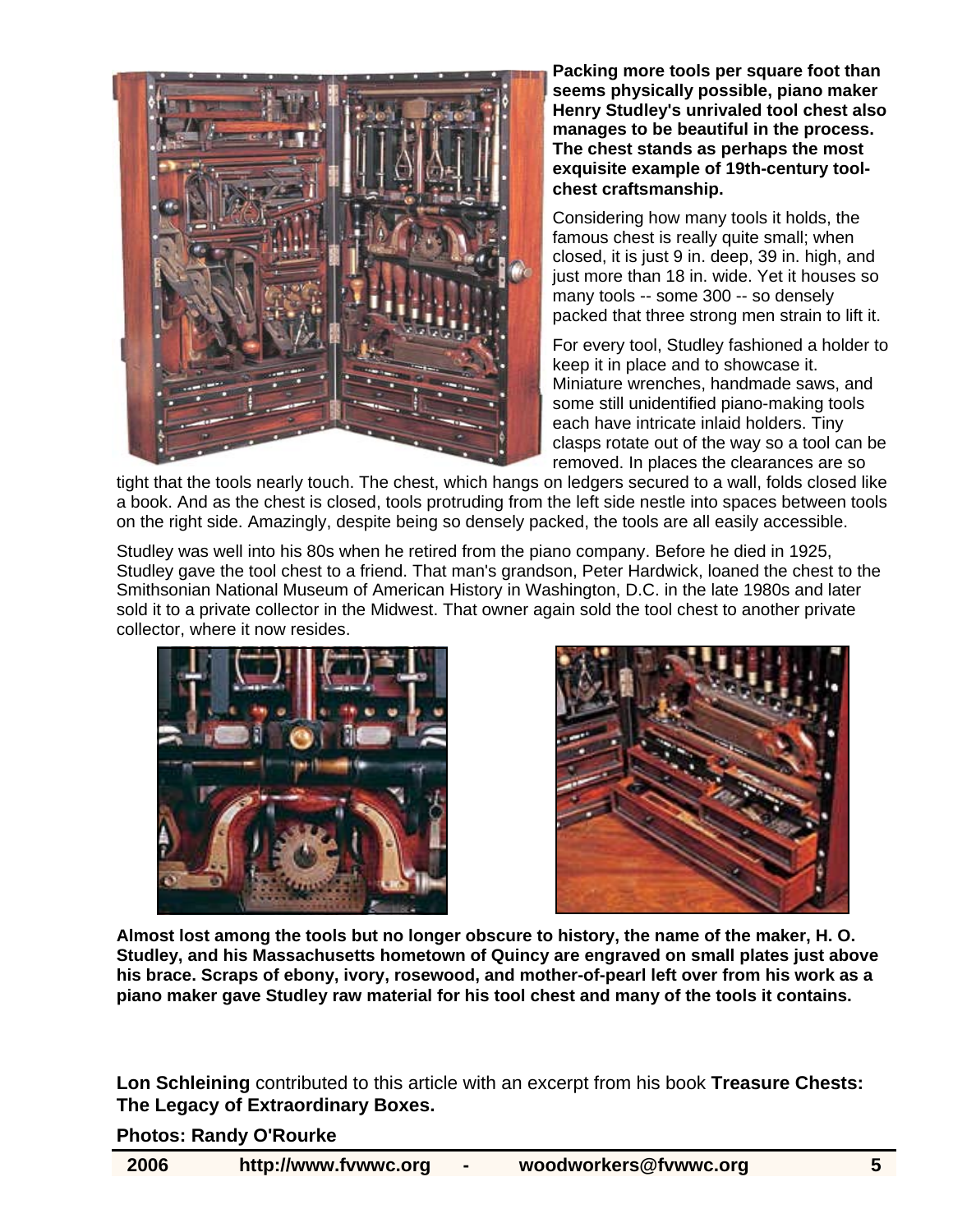## 2nd Annual Milling Demo

*By Invitation Only!!!*  **Saturday - October 21st 9:00 a.m.** 

On Location at:

### **Carstens Millworks 28W530 Woodlawn Ave. Warrenville, IL. 60555**

Watch nice Cherry logs get turned into gorgeous, usable lumber!

Gary Carstens, owner/operator, is doing a Wood Milling Demo for members of both FVWWC and the DuPage Woodworkers. Due to limited parking, he requested the demo be limited to club members only but members are welcome to carpool and bring a friend or two!



Call Gary for details: (630) 393-6341 or gcarstens62@aol.com

### **SEE THE FINE ART OF WOODCARVING AT OUR 27th ANNUAL EXHIBIT "ARTISTRY IN WOOD"**

*Competition, sales, raffle of selected woodcarvings, demonstrations, silent auction, and sale of Christmas ornaments for the benefit of the Shriners Childrens Hospital and the Make A Wish Foundation.* 

**Featured Artist will be Art Naturalist, Gary Cichy Extraordinary Fish Carver** 

**Presented by NORTH SUBURBAN CARVERS** 

**Saturday, October 28th from 10am to 4pm Sunday, October 29th from 10am to 4pm** 

**DuPage County Fairgrounds 2015 W. Manchester Rd. Wheaton, IL 60189 <www.dupagecountyfair.org> For show information call 847-458-2919** 

### *Worth Checking Out…*

Anyone interested in old tools or just of a curious nature should check out this site an emailer *(and member-to-be!)* pointed out:

http://owwm.com/

### *A Voice From Our Past...*

I just got a new letter from Rich DeSimone. He has just completed his newly built home just next to his old one. He and a neighborhood kid are doing his moving. The concrete on his garage floor just dried and he moved his garage stuff already. His workshop will be moved soon. He

apologized over and over for not keeping his promise to come see us this

year, but like the Cubs, it's now *"Wait till next year!".*

-- Howard

**SIST** 

 $\Box$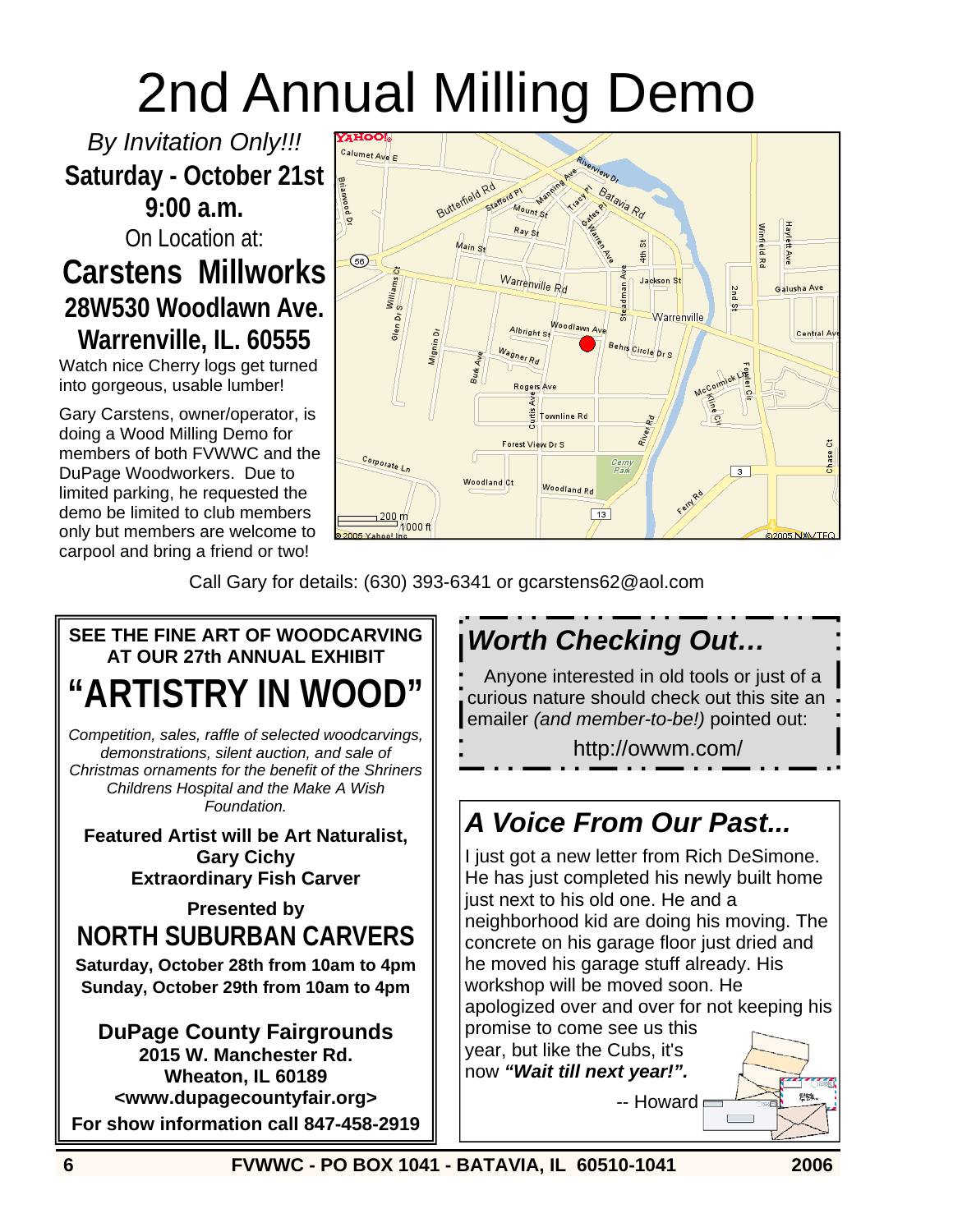### **Show & Tell September 2006**

Okay, we had another interesting display by Members of a variety of projects:



¾ .**Jim Vojcek: Sewing Table** in Hard Maple and Big Leaf Maple with Behlen Dye, Shellac and Minwax-Poly finish.

¾ **Howard Van Valzah: Serving Tray** in Walnut and plywood with Cork insert and finished with Lacquer and a **Miniature Baseball Bat** turned from Parona Pine.

¾ **Don Carkhuff: Hand Mirror** in Birdseye Maple with a Lacquer finish.

¾ **Fred Rizza: Plaque** in Butternut with an oil stain and Deft Finish.

LORD

- ¾ **Frank Wandell: Segmented Turned Bowls** of Walnut and Oak with a Linseed Oil finish.
- ¾ **Dave Van Norman: Shaker Style Candlestand** in Cherry with 1 coat of Boiled Linseed Oil and 10 coats of Satin Wipe-on Poly as a finish.
- ¾ **Alan DeRoss: Candlestand** in Cherry finished in Clear Seal-a-Cell. Thanks, as always, for the great projects and

stories… ...Can't wait to see what October has to offer!!!





## Speaking of Projects…

Remember our annual Christmas Toy Drive will be here before you know it!!! Have you or you and some friends started on those projects yet? If you have questions about the Toy Drive just ask Gail Madden, our Toy Drive Coordinator, for details.

*Now don't forget...*Participation is strictly voluntary and there is no quota or minimum donation expected. From simple to highly complex, the toys, puzzles and other items created for contribution to local organizations are well received and always appreciated.

Plans are available in our library, online and in a number of magazines, the ideas and resources are endless. Why not try you hand at some toy making, you might just fine it a fun and rewarding endeavor!